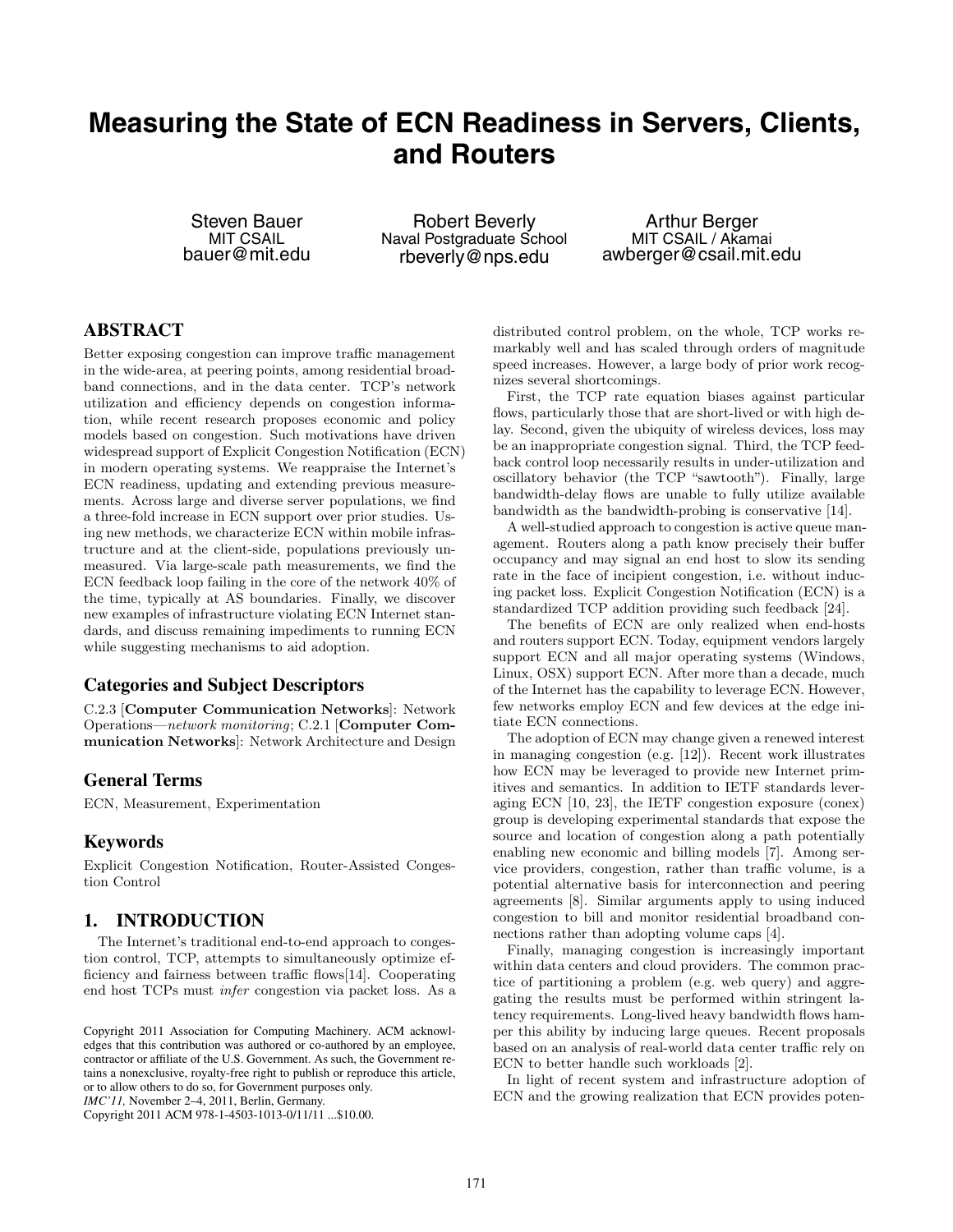tial benefits to managing congestion [15], we perform largescale measurements to reappraise the Internet's ability to properly support ECN. Our primary contributions include:

- 1. An examination of ECN support among various server populations, including updated measurements of a previously surveyed population [17, 22].
- 2. Analysis of millions of Internet paths to identify where ECN fails or is mis-marked, and the implications for congestion safety.
- 3. Case studies of infrastructure ECN misbehavior; implications on deployment and protocol design.
- 4. A novel measurement of client-side, e.g. eyeball, ECN support.

## **2. BACKGROUND**

Explicit Congestion Notification (ECN) [24, 26, 6] defines an enhancement to TCP/IP that provides router-assisted congestion control in the Internet. The fundamental idea is to allow routers along a path, devices with explicit knowledge of their output queue occupancy, to *mark* packets of a TCP flow. This mark is *echoed* back to the source TCP. The source TCP thus receives notification of incipient congestion, allowing it to reduce congestion *before* loss occurs.

Mechanically, ECN adds two additional bits in the flags portion of the TCP header: ECN Echo (ECE) and Congestion Window Reduced (CWR), and changes the original semantics of the 8-bit type-of-service (ToS) field in the IP header. Instead of a byte of ToS, six bits are used for the Differentiated Service Code Point while two remaining bits encode three possible ECN states: no-ECN '00', ECN Capable Transport (ECT) '10' or '01', and Congestion Experienced (CE) '11'. As shown in §4, legacy handling of these bits as the old ToS field is a frequent cause of ECN failure.

ECN capability is *negotiated* between TCP end-points by setting the ECE and CWR flags in the SYN and the ECE flag in the SYN/ACK of TCP's three-way handshake. If negotiated, TCP sets ECT in the IP header of data segments. Routers along the path may, in response to congestion, set CE on packets marked as ECN capable with ECT. Upon receiving a segment with CE, a TCP sets ECE on all acknowledgments until the source reduces its congestion window and sets CWR.

ECN requires both TCPs and routers along an end-to-end path of a flow to support ECN. There are several points of potential failure or misbehavior. In this paper, we examine all of these points. In particular, we ask several questions:

- 1. What fraction of hosts successfully negotiate ECN?
- 2. When TCP negotiates ECN, is the connection marked as ECN capable at the IP layer?
- 3. Do routers and/or middleboxes erroneously clear or set congestion marks?
- 4. If a synthetic IP congestion signal (CE) is introduced, is a corresponding TCP ECE observed?
- 5. If a synthetic TCP ECE is sent, is the corresponding TCP CWR observed?

Previous measurement efforts [17, 22] found little support for ECN: on the order of 2% of servers or less, and an even smaller percentage of flows with ECN apparently enabled [19]. These results were not surprising as ECN was turned off by default on most operating systems due to an ECN blackhole problem. Of servers tested [22] in 2008, TCP SYN packets with ECN set were silently dropped 0.56% of the time. However, the recent widespread adoption of, and support for, ECN in operating systems suggests that a reappraisal of previous studies is warranted. For instance, servermode ECN was introduced into the Linux kernel (2.6.29) in 2009, and enables ECN for incoming TCP connections that indicate ECN capability. Thus, while ECN is finally part of all major operating system TCP/IP stacks, it is being deployed conservatively – clients must be explicitly configured to initiate ECN for outgoing TCP connections, presenting a challenge we address in §3.3.

Given the potential network impact of these widespread changes, we reexamine and extend previous studies of ECN. In addition to enhanced testing of all the ECN messages two hosts can exchange, we also sought to test other parts of the network for ECN readiness, not just popular web servers. These include client-side (e.g. eyeball) networks such as residential broadband networks and tests that provide insight into the use of ECN by mobile devices. Mobile infrastructure is of interest not only because of the particular utility of ECN in wireless environments, but also because operators often control both the handset and network proxies.

## **3. METHODOLOGY**

#### **3.1 Server Testing**

We measure three web server populations: 1) the top one million web servers [1] as ranked by Alexa; 2) a collection of approximately 7500 university and college web servers identified by [11]; and 3) web servers that handle requests from mobile devices (which we discuss separately below).

For each domain, we retrieve the complete web page (HTML and all page resources hosted by the same domain) using a client configured to initiate outgoing ECN connections. We use the native TCP stack of the measurement host's Linux operating system to retrieve the resources. Using Linux's iptables firewall connection tracking and mangling rules we artificially introduce all ECN signals.<sup>1</sup> We simulate congestion along the outgoing path by setting CE on all data packets sent by the measurement host and we simulate congestion along the incoming data path by reporting ECE to the remote sender. Our implementation guarantees that all data packets, including retransmissions, sent by our client have CE set until ECE is heard. Similarly it guarantees ECE is sent in response to all incoming data packets until CWR is heard. If a server fails to respond to SYNs with ECN, we retry the server with a non-ECN enabled SYN to identify possible ECN blackholes. A benefit of our implementation is that we can easily test any application or service which relies upon TCP – a feature we leverage to test additional populations described below.

We capture all packets that occur during the exchange and analyze the resulting trace. The analysis of whether or not ECN is negotiated on a particular connection is straightforward – does the response SYN/ACK from the server have the ECE flag set. Next, we examine whether the ECN capable transport code point (ECT) is set in the IP header of data packets for those flows which negotiate ECN. Note, re-transmitted packets and packets without data do not set ECT. However, if no data packets are marked with ECT,

 $1$ See http://ecn.csail.mit.edu for full details.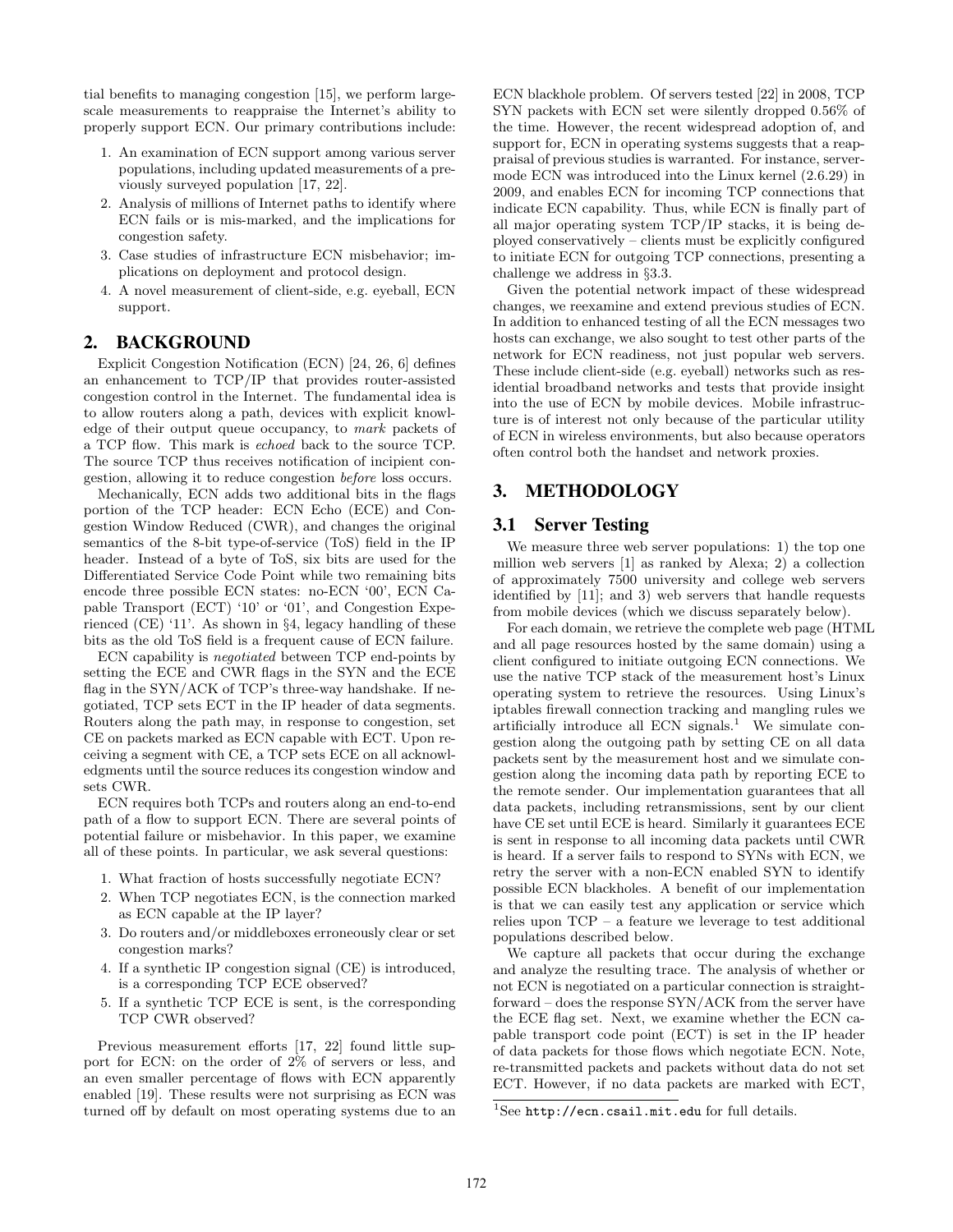| Year/Population        | 2004                     | 2008                     | Alexa               | University         | Mobile                 |
|------------------------|--------------------------|--------------------------|---------------------|--------------------|------------------------|
| Hosts classified       | $(100\%)$<br>80,498 (    | $(100\%)$<br>1,349,711   | 541,885 (100%)      | 7563 (100\%)       | $(100\%)$<br>$3,591$ ( |
| ECN-capable            | $2.2\%$ )<br>$1,765$ (   | $(1.1\%)$<br>14,407      | $93,232$ $(17.2\%)$ | $1061 (14.0\%)$    | $559(15.6\%)$          |
| Not ECN-capable        | 78,733 (97.8%)           | $1,335,304$ (98.9%)      | 448,653 (82.8%)     | $6,502$ $(86.0\%)$ | $3032(84.4\%)$         |
| Possible ECN blackhole | $814(1.0\%)$             | $7,627$ $(0.6\%)$        | 3293 $(0.6\%)$      | $37(0.5\%)$        | $5(0.1\%)$             |
| ECT in non-ECN flow    | $\overline{\phantom{0}}$ | $\overline{\phantom{0}}$ | 698 $(0.15\%)$      | $13(0.2\%)$        | $9(0.3\%)$             |
| no ECT in ECN flow     | $42\%$ )<br>758          | -                        | $6.0\%$<br>5,598    | $302(28.5\%)$      | 63 (11.3%)             |
| no ECE for CE          | $(1.6\%)$<br>$1.302$ (   | -                        | $4.3\%$ )<br>3,995  | $267(25.2\%)$      | $3.8\%)$<br>21         |
| no CWR for ECE         | -                        | -                        | $0.05\%)$<br>55     | $(0.0\%)$          | $0.2\%$                |

**Table 1: Server population results; "-" indicates no data available**

we show with our traceroute measurements that something along the path likely is improperly clearing the ECN bits. (We discuss some of the causes for this misbehavior in later sections.) We believe that all major operating systems implement ECN functionality correctly

Since we set CE on the client's packet that contained the HTTP request (and all potential retransmissions), we expect to see a ECE in all traces where the web server responded with a HTTP status message. The analysis of CWR however is dependent upon the number of data packets we receive from the server since some data packets will already be in flight by the time the server receives the first ECE message (which we only send in response to data packets from the server). We attempt to maximize the number of packets a server sends by setting the TCP's maximum segment size option to 300. We also turn off all segmentation and receive offload features in Linux.

We report on full ECN functionality tests from a single vantage point at MIT, but have conducted limited testing from other vantage points, in particular from non-Internet2 connected networks. We describe the ECN tests of paths that we run from *>* 125 PlanetLab [25] locations below.

#### **3.2 Mobile Infrastructure**

ECN can be particularly beneficial in wireless environments where loss does not necessarily indicate congestion. We therefore seek to characterize the ECN capabilities and behavior of web server side wireless-specific infrastructure by obtaining a population of servers dedicated to hosting content for wireless mobile devices, e.g. cellular smartphones.

We note that the content provided from a web server to a client is often tailored to the properties of the client device, especially for mobile devices. Additionally, mobile devices are frequently redirected to a different, dedicated server for mobile content. We leverage this common practice to obtain a population of servers dedicated to serving mobile content for subsequent ECN analysis.

For all domains in the Alexa 1M population, we issue five different HTTP GET queries, each with a distinct "User-Agent" HTTP header string. The user agent string mimics a desktop, and four different mobile phones. If the queried web server returns an HTTP 3xx redirect to a location different than the desktop query for any of the phone queries, we record the location. For example, a query from a desktop to www.bloomberg.com is not redirected, while a query from a phone user agent is redirected to mobile.bloomberg.com; these hostnames correspond to different IP addresses.

Using this technique, we find ∼82,000 sites performing HTTP redirection on the basis of the user agent. Of those,

7,422 redirect to distinct mobile infrastructure, i.e. redirect to a URL that resolves to a different IP address. We use the later population for analysis of mobile web sites.

## **3.3 Client Testing**

Understanding client-side ECN support is important for several reasons, notably since clients represent "eyeballs" in the network, i.e. humans sensitive to congestion. However, while prior work (§2) investigates the prevalence of serverside ECN, client-side support has received little attention.

Maier et al. observe a negligible number of hosts initiating ECN capable TCP in a large residential broadband network [19]. The lack of ECN in Maier's study is unsurprising as operating systems that support ECN, with typical default settings, did not and still do not negotiate ECN for outgoing connections. Because passive measurements provide only a limited view into client-side ECN capabilities, we develop a new hybrid passive/active method.

Our technique measures a large section of two peer-topeer (P2P) networks – where nodes act as both clients and servers – to capture the ECN behavior of a population of Internet *clients*. We build BitTorrent and Gnutella crawlers on an ECN-enabled measurement host under our control. Our BitTorrent [9] crawler discovers torrents via aggregated RSS feeds, connects to the torrent's tracker(s), and obtains a list of torrent peer IP addresses. The crawler attempts a BitTorrent handshake with each peer, thereby initiating ECN and sending data segments without transferring content. Simultaneously, we capture all packets for analysis. For Gnutella, we use an existing crawler [27].

Our crawlers negotiate ECN for all connections to remote nodes in the P2P network, the majority of which reside in residential networks. By observing the behavior of the negotiation, and subsequent response to synthetic ECN signals introduced using the aforementioned iptables rules (§3.1), we gain insight on the prevalence of ECN on an end-to-end basis in the Internet.

#### **3.4 End-to-End ECN Path Testing**

If a router does not have any features turned on that leverage the ECN field, it should not modify the ECN field in any way. From conversations with network operators, none reported turning on ECN markings. However, we leverage traceroute to identify links where the ECN bits in the IP header are being modified. ICMP TTL-exceeded messages include the first 28B of the packet that expired, the so-called ICMP "quotation." This quotation provides path-level visibility into the ECN field. We make use of this feature by setting the ECT code point in a series of tests from our PlanetLab nodes to the web server populations described above.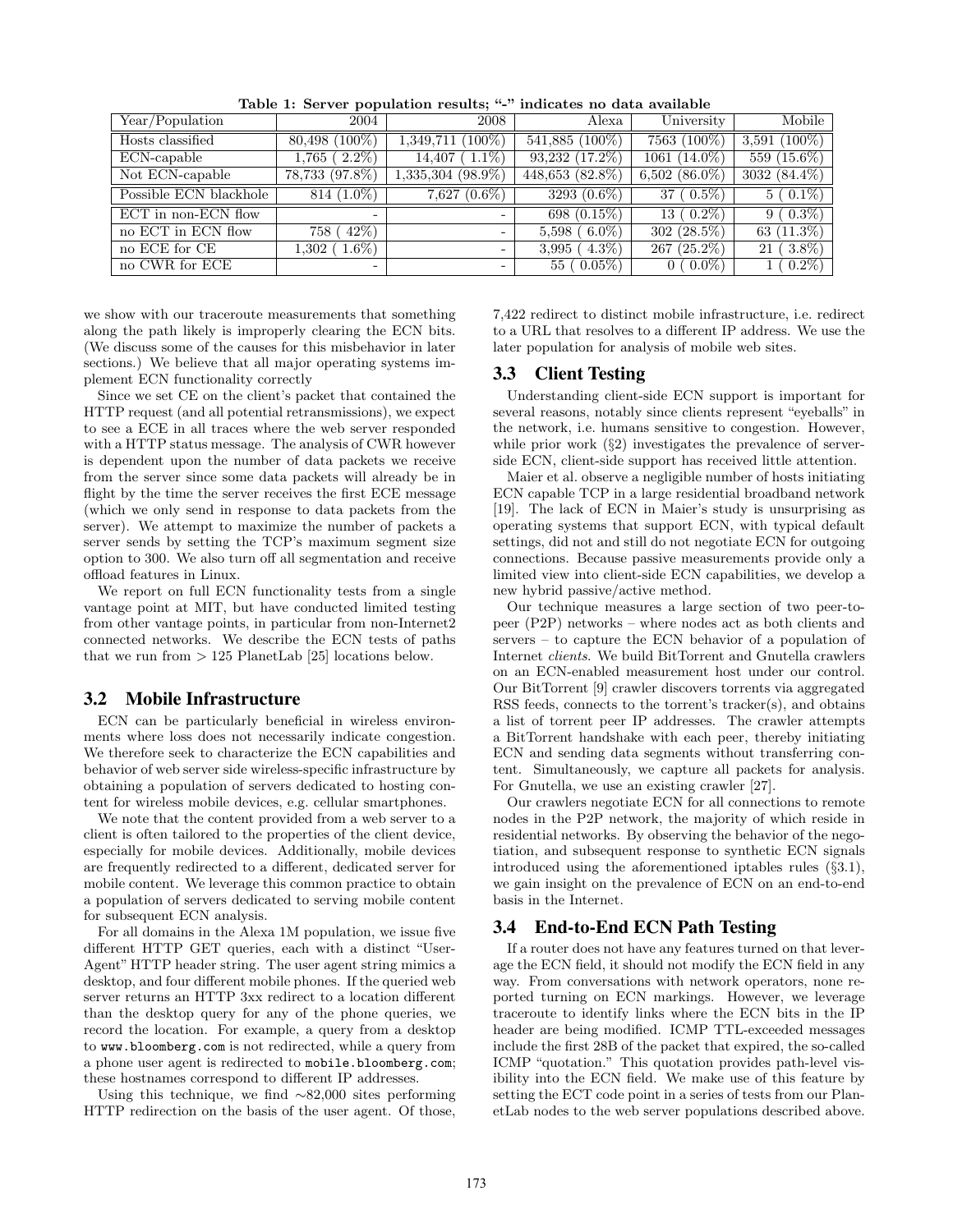While most ICMP quotations are reliable and accurate, like [20] we find some small evidence of quotation error.

Filtering differences raise the question of which type of probe (ICMP, UDP, TCP-SYN, TCP-ACK) should test a path. We did not find any apparent differences in how routers responded to packets with the ECN field set in a comparison of probe types to a 10,000 node sample set. Therefore we used Scamper's [18] ICMP-paris traceroute mode [3] (even though ICMP packets would not normally be ECN marked) since it was likely to discover more hops.

## **4. RESULTS**

#### **4.1 Server results**

Table 1 provides our results of ECN testing to the web server populations in September of 2011. Where applicable, we include results from previous studies in 2004 [21] and 2008 [17] for comparison purposes. The number of servers which negotiated ECN rose to between 14% to 17% in all web server populations. A possible ECN SYN blackhole existed in less than 0.6% of tests. But we caution that this may over-estimate the percentage as false positives could occur both in our methodology and the previous studies if a lossy link happened to drop the ECN enabled SYN packets but not the subsequent SYN packets without ECN. Definitively identifying ECN blackholes would require repeated probing of the same server with both ECN and non-ECN SYNs.

The rest of the table rows report various ways in which the ECN congestion feedback loop can be broken. We conservatively report on not receiving a CWR in response to ECE only if we receive more than 10 data packets from the server i.e. we receive a subsequent flight of packets after the server must have received ECE notifications. The variation across different populations is striking – the ECN field in the IP header on flows to and from university networks is being cleared  $25.2\%$  and  $28.5\%$  of the time respectively.<sup>2</sup> This is far higher than the comparable percentages of paths to Alexa web hosts – 3.8% outbound and 11.3% inbound.

In limited testing from different vantage points, the percentages of ECN capable servers across target populations remained consistent. The results characterizing the broken ECN feedback loop showed more variation. This is expected given that these results depend upon the network path between our measurement vantage points and the target servers. Our traceroute measurements below shed additional light on these variations.

#### **4.2 Client-side results**

Table 2 shows that fewer clients negotiated ECN on incoming connections; 4.2% to less than 0.1% depending on population. To better understand this discrepancy, we employ stack fingerprinting to the TCP SYN/ACK packets [5] to infer the operating system of the client. Table 3 shows a striking difference between the ECN capable and non-ECN capable populations: the vast majority of ECN capable hosts are Linux (88.4%).

#### **4.3 End-to-End ECN Paths**

We collected two sets traces to determine *where* on the path the ECT codepoint was cleared, and related aspects. The first trace set includes one randomly-chosen destination

**Table 2: Client Population Data**

| Population          | Gnutella        | <b>BitTorrent</b> |  |  |  |
|---------------------|-----------------|-------------------|--|--|--|
| Hosts classified    | 126,984 (100%)  | $16,602(100\%)$   |  |  |  |
| ECN-capable         | $106(0.1\%)$    | $701(4.2\%)$      |  |  |  |
| Not ECN-capable     | 126,878 (99.9%) | $15,901(95.8\%)$  |  |  |  |
| ECT in non-ECN flow | $2,153(1.7\%)$  | $452(2.8\%)$      |  |  |  |
| no ECT in ECN flow  | 44 (42\%)       | 117(17%)          |  |  |  |
| no ECE for CE       | $10(9\%)$       | 167(24%)          |  |  |  |
| no CWR for ECE      | $0(0.0\%)$      | $0(0.0\%)$        |  |  |  |

**Table 3: Inferred O/S of Client Populations**

| O/S     | Gnutella | Gnutella | BT      | <b>BT</b> |
|---------|----------|----------|---------|-----------|
|         | 'All)    | (ECN)    | (All)   | (ECN)     |
| Windows | 29.9%    | $0.0\%$  | 24.6%   | $0.0\%$   |
| Mac/BSD | 3.9%     | 29.5%    | 8.9%    | $4.4\%$   |
| Linux   | $1.1\%$  | 46.6%    | $7.0\%$ | 88.4%     |
| Other   | 65.1%    | 23.9%    | 59.5%   | 7.14%     |

from each of the globally routable BGP prefixes ( $\simeq 367,000$ ) in order to touch all origin AS's and be broadly representative of Internet paths. The second trace set represents "popular" destinations, and thus used the 542,000 unique addresses from the Alexa top 1 million [1]. For the prefixtraces, we used 127 PlanetLab nodes, from 29 countries and 5 continents, to initiate the traces. And for the websitetraces, we were able to use some additional nodes for a total of 140. Each PlanetLab node executed a trace to each of the destinations, for a total of 117 million traces collected.

#### *Percent of Traces which passed the ECT codepoint*

The location of any devices that modify the ECT codepoint relative to our tracing vantage points is important. At one extreme, ECT is cleared on 100% of the traces originating from particular PlanetLab nodes due to all traces passing through a misbehaving device at the first or second hop. Traces from these nodes are not reflective of the whole Internet, but are relevant for the clients at that location.

ICMP filtering behavior impacts our macro analysis as well. For a few vantage points, the vast majority of their traces are blocked after a few hops, and for the hops that did respond, the ECT codepoint remained set; thus these traces could be grouped with those that preserved the codepoint, though in reality farther along the path the codepoint might have been cleared.

Across all traces, the ECT codepoint is unmodified for 83% and 82% of the popular website and prefix traces respectively. Restricting the analysis to those traces where all hops respond, including the destinations, does not qualitatively affect our results, yielding 84% and 80% respectively. To remove the impact of nodes where the ECT codepoint is cleared on almost all of the traces, if we omit the 20% of nodes that had the fewest traces where the ECT remained set, then for each of remaining nodes, the ECT codepoint remained set on 94% to 98% of the website-traces and 90% to 99% of the prefix-traces.

#### *Location on the path where the ECT codepoint is cleared*

When the ECT codepoint is modified, we wish to attribute such misbehavior to an interface hop on the path. However, there is ambiguity in identifying the responsible device. For example, while sending probes with ECT set, suppose interface hops 1-4 respond with ICMP TTL exceeded quotations

<sup>&</sup>lt;sup>2</sup>When there is no ECE for a CE, either the outbound CE could be being cleared or the inbound ECE.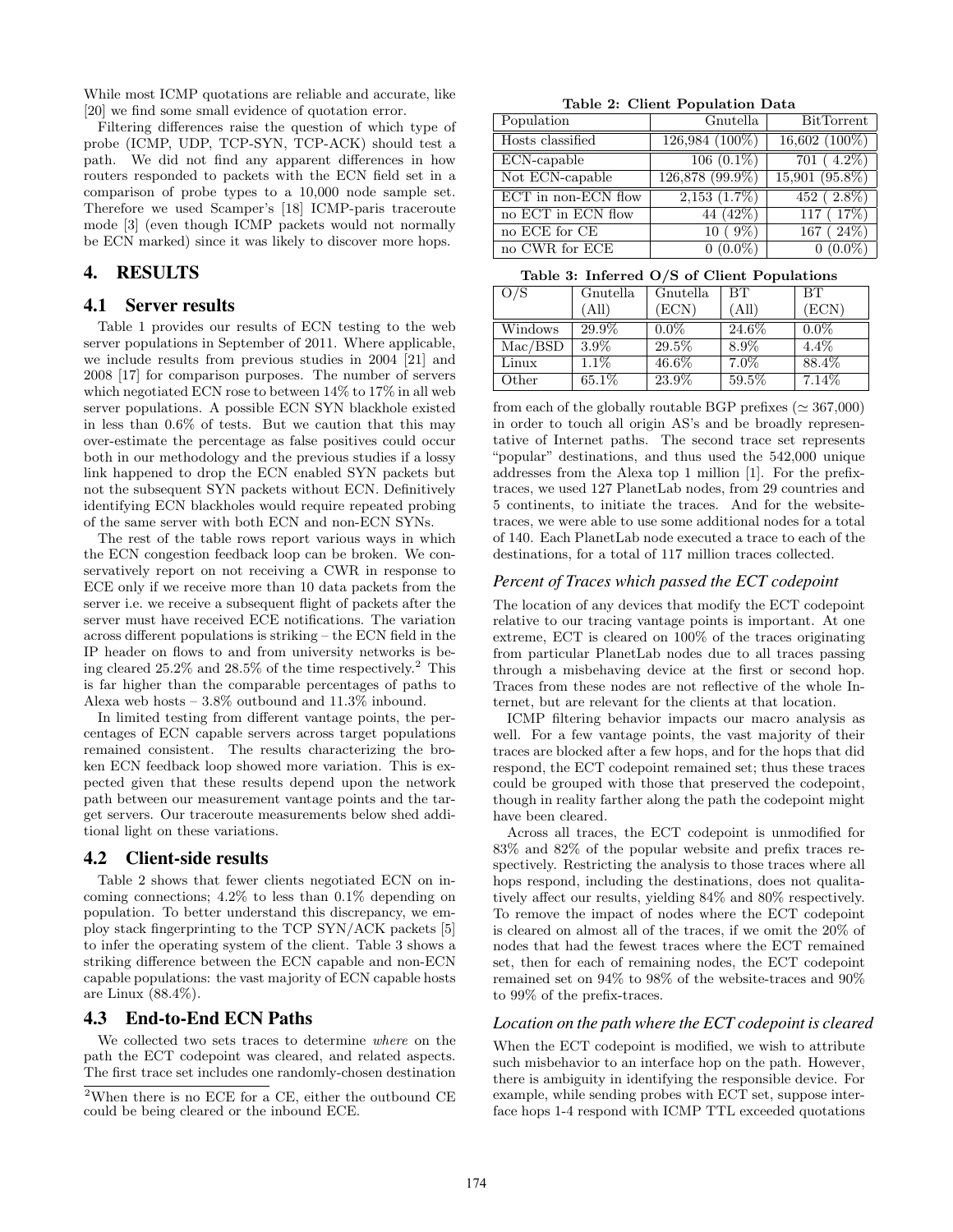

**Figure 1: CDF of interface-hop on path at which ECT codepoint is cleared**

that preserve ECT, while the fifth hop's quotation shows ECT cleared. The responsible device could be the router at the fifth hop, the router at the fourth hop, or some middlebox (e.g. a firewall, switch, or load balancer) between the two that does not decrement TTL. The case of the prior router being responsible occurs when routers decrement TTLs and expire packets before performing other processing on the incoming packet. As mentioned in Section 3.4, there is also the possibility of ICMP misquotations.

To resolve this ambiguity, we collect into a set "A" the interfaces that did not clear ECT, i.e. interfaces where, on any trace, the response from the next hop preserved ECT. Assuming that an interface/router is consistent as to whether it clears or preserves ECT, then for all the traces, the interfaces in "A" should not clear ECT. We find cases where: (1) the interface first reporting ECT cleared is in "A," and (2) the prior interface is in "A." In our traces, one case does not dominate the other. More interestingly, we discover a third case where both interfaces are in "A," which suggests the action of middleboxes, and/or casts into doubt the assumption of consistency. In the following we do not assume which box cleared the codepoint, but report the two bounding possibilities (given that the returned value is accurate).

For traces where all interface hops respond, and where ECT is cleared, we record the hop number of the last router interface that preserves ECT, and of the interface that first reported the cleared codepoint. By normalizing by the number of interface hops on the path, Figure 1 shows the CDF of the relative position of ECT misbehavior along probed paths. Examining at the bottom curve, "prefix-traces; first hop ECT is cleared," for 40% of the traces the interface hop which first reports ECT cleared is at 20% or less along the path. At the upper end of the CDF, for 20% of the traces, the hop which first reports ECT cleared is in within the last 20% of the path. Thus 40% of the traces fall in-between. All four CDF's show that there is a substantial portion of the mass in the middle range of the path – suggesting that there is significant misbehavior within the core of the network. (For both the website and prefix traces, the median number of interface hops was 16 and only 4% of the paths had 10 or fewer hops.) Since the last hop where the ECT is set always comes before the first hop where ECT is cleared,

the CDF of the former lies above that of the latter. Figure 1 shows that, overall, the ECT is cleared earlier on paths to the popular websites.

#### *AS's where the ECT codepoint is cleared*

Attributing cleared ECT to an AS introduces a well-known ambiguity: router interfaces between AS's may be assigned addresses from either peer AS, or even use outside or private addresses. We perform a basic disambiguation by scanning across all traces and looking for instances where the subsequent hop's interface address is from the address space originated by the same AS as the address of current hop. With this requirement, many interface hops are not resolved to an AS, and are simply labeled as "unknown." With this determination, we then scan through the traces a second time, looking for where the ECT codepoint is cleared. In the future, we will perform a more thorough procedure to determine border routers [13].

In analogy to Figure 1, we would like to estimate where on the AS path the ECT codepoint is first cleared. For the set of prefix-traces where all hops responded, we revisit the subset on which the ECT codepoint was cleared, and the pair of router-interface hops between which this first occurred. Using our restricted inference technique, frequently one, or both, of these router interfaces can not be associated with certainty to an AS. This is expected since some providers still clear the legacy ToS byte at their network ingress, i.e. between AS's. We find that 55% these pairs of router-interface hops have one of the AS's classified as "unknown," and 11% have both so classified, and thus 34% have both hops associated with an AS. When the two AS's are known, for 99% of the traces, the two AS's are the same; and for these, 32% are the same as the source AS, 17% are the same as the destination AS, and the remainder, 51%, are distinct from the source and destination AS. Thus we do see cases where the ECT codepoint is cleared interior to an AS (that is not the source AS).

Of all the AS's seen on the prefix-traces, only about 1% were detected to have cleared the ECT codepoint. In particular, of the over 37,000 AS's seen on the prefix-traces, only 177 AS's were detected to have definitely cleared the codepoint (the two AS's that bound the clearing of the codepoint are the same); and only an additional 343 AS's might have cleared the codepoint. Though, if the codepoint had not been cleared at the given interface, it possibly would have been cleared at a subsequent interface/AS that was not detected by our experiment.

In order to proceed with the estimation, we assume an interface whose AS has been classified as "unknown" is actually in the nearest, previous AS that was known on the path. Since we know the AS of the source, this assumption allows us to assign an AS number to every interface on the path. Note that this assumption biases the location at which the ECT codepoint is cleared towards earlier on the AS path.

The results are presented in Table 4 (This is analogous to the plot "prefix-traces; first hop ECT is cleared" in Figure 1.) We restrict the table to AS-paths lengths that accounted for at least 1% of the traces. For a given AS-path length (a given row in the table) and for each AS hop on the path, we report the percent of traces at which the ECT codepoints is first observed to be cleared. For paths of length 4, the most popular length, the ECT codepoint was cleared at an intermediate AS on 30% of the traces, and for paths of length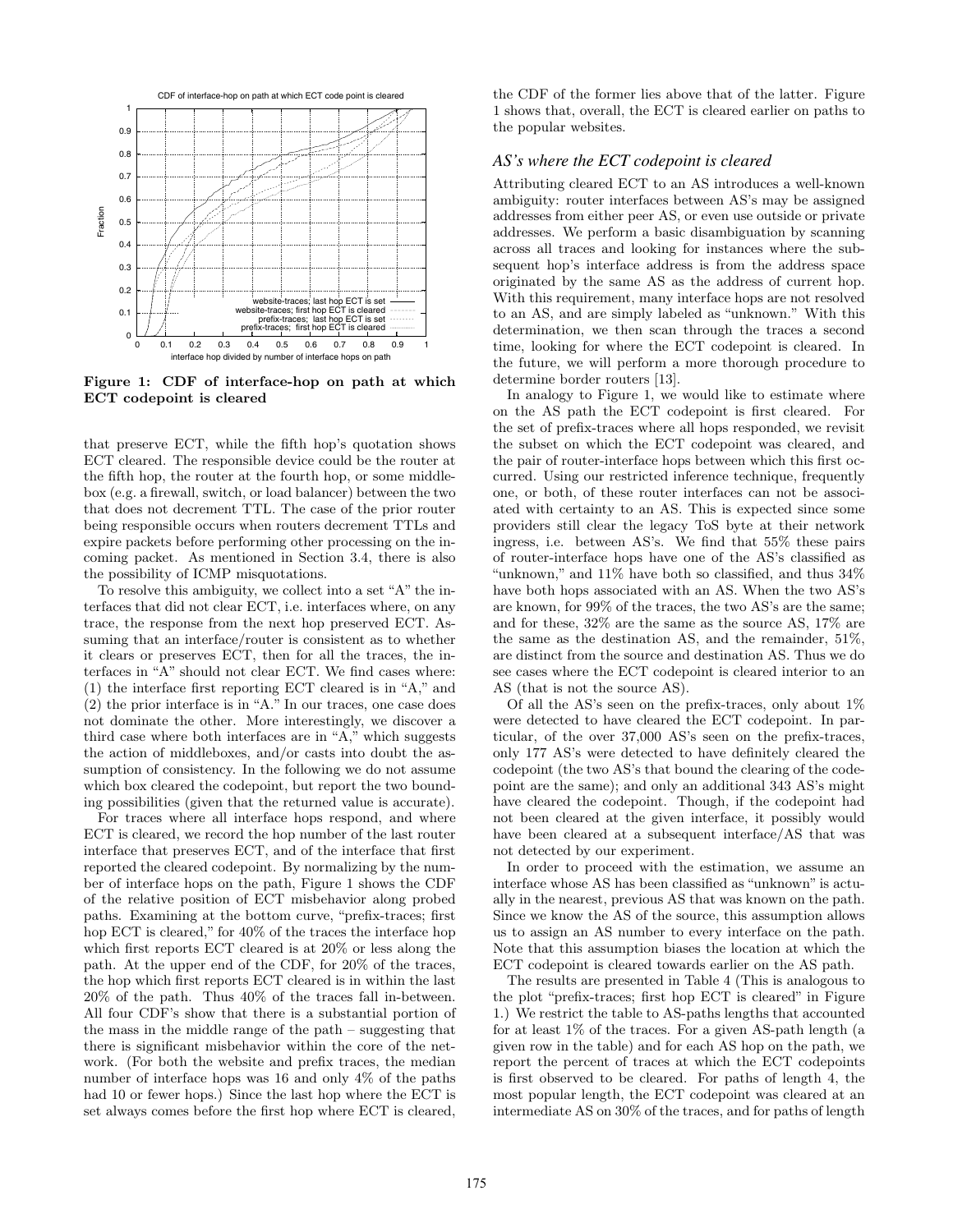**Table 4: AS hop at which ECT is cleared**

|                |              | Number of $\lceil$ Percent of $\lceil$ For each AS hop on |
|----------------|--------------|-----------------------------------------------------------|
| AS<br>hops     | traces with  | path, precent of traces                                   |
| on path        | given number | in which ECT codepoint                                    |
|                | of AS's      | is first cleared                                          |
| $\overline{2}$ |              | 58 42                                                     |
| $\overline{3}$ | 19           | 60 25 15                                                  |
| $\overline{4}$ | 40           | 11 19 12<br>58                                            |
| 5              | 28           | 16 12 19 9<br>44                                          |
| 6              | 10           | 28 11<br>12.4<br>37<br>8                                  |
|                |              | 37<br>35 6 11<br>6                                        |

5, the percentage is 47%. If the calculation is repeated where we no longer require that all interfaces on the path respond, but only that the destination responds, the percents in Table 4 are roughly the same.

Note that since our assumption of assigning "unknown" AS's to the previous known AS on the path introduces a bias towards earlier on the path, the percents in Table 4 underestimate how far along the path the ECT codepoint is cleared. Also recall that Table 4, and Figure 1, report the location where the ECT codepoint is *first* cleared; and thus if the codepoint had not been cleared at the given interface, it possibly would have been cleared at a subsequent one. Thus, the percents in Table 4 should be viewed as approximations. However, the implication from Table 4, consistent with Figure 1, is that the ECT codepoint is not only being cleared in the origin (and destination AS), but also at intermediate AS's.

#### *Other notable behaviors*

For 99% of the website and prefix traces, the quoted ECN field from probe responses had either ECT set for all hops or had ECT cleared at some hop and the field remained cleared. For the remaining 1% of the traces, we observe a variety of behaviors. On some traces, the reported ECT codepoint changes several times between set and cleared; a few traces had as many as 14 switches in value. We also find instances where the Congestion Experienced (CE) codepoint is set. Across the two trace sets, there were 98 unique hop pairs for which the ECN field switched to CE. For these pairs, the CE codepoint is often set in conjunction with the diffserv codepoint having a non-zero value, thus in all likelihood the network is making use of the legacy ToS field.

## **5. MITIGATION OPTIONS**

While ECN nonce[26] is often seen as a mechanism to ensure that a receiver correctly reflects the congestion signal carried in the ECN bits of the IP header, it can also serve as a mechanism for ensuring correct ECN behavior along a path (see section in 6.2 [26]). Network devices that mangle the ECN bits destroy the ability of the receiver to correctly calculate the ECN nonce sum. How a sender responds to incorrect nonce sums is a matter of policy, but ceasing to set ECT in outgoing segments would be one obvious response. Across all of our data sets, we see no instances of ECN nonce support. Manual inspection of arriving packets with ECT1 set reveals that these flows always set ECT1, even when ECN is not negotiated by TCP. (Thus, TCP continues to rely on cooperative and friendly behavior.)

One other mitigation strategy for dealing with paths that mangle the ECN bits in the IP header is to check upon receipt of an ECN enabled SYN packet that the ECN field is zero and refusing to enable ECN if it is not. While RFC 5562 suggests adding ECN capabilities to SYN/ACK packets (thus allowing a non-zero ECN field), TCP SYN packets should never be ECN marked [16]. While this approach does not help on paths that clear the ECN field, which is the common error, it does address some particularly problematic manglings of the ECN field like always setting CE (i.e. signaling constant congestion.)

## **6. CONCLUSION**

While some impediments to wider use of ECN appear to be diminished (i.e. servers have increasingly enabled it), an important finding of this paper is the presence of a nontrivial number of paths that mangle the ECN field in the IP header. This problem compromises a carefully designed congestion feedback loop and potentially raises concerns about the congestion safety or fairness of using ECN if senders do not receive the signal to slow their rate. Eventually a sender would overflow the bottleneck queue and then back off, but other flows that share partial paths would be disadvantaged.

Similar concerns exist in the case of congestion echo (ECE) not making it to the sender. While the possibility of such behavior is mentioned in [24], repeated tests to servers demonstrate this is not just a random event but rather can be a persistent problem along a path. If the CWR is being cleared on the other hand, the problem is instead that the sender receives a constant stream of ECE flagged messages and therefore never opens its congestion window – resulting in very low throughput.

While the existence of these problems is potentially discouraging we have found that the problems can often be rapidly fixed. We identified problems on both our lab and our residential broadband network. Both networks were quickly fixed when we supplied packet captures and traceroutes illustrating the problem. In the case of our lab, the intent had been to copy the 802.1p field from Ethernet to DSCP but an Ethernet switch instead ended up overwriting all eight bits of the ToS field. In the case of the broadband provider, the intent had been to clear the diffserv field but instead the entire old ToS field was being set to zero. We suspect that many of the problems we found have similar origins. Other potential sources of error include NATs and home routers, load balancers, tunnels, and other types of middle-boxes. Our tools and methodology will hopefully aid in quickly finding and fixing these problems.

## **Acknowledgments**

We thank Jim Gettys and all the anonymous reviewers for their feedback and insights. R. Beverly was partially supported by a Cisco Research Grant. Views and conclusions are those of the authors and should not be interpreted as representing the official policies, either expressed or implied, of the U.S. government.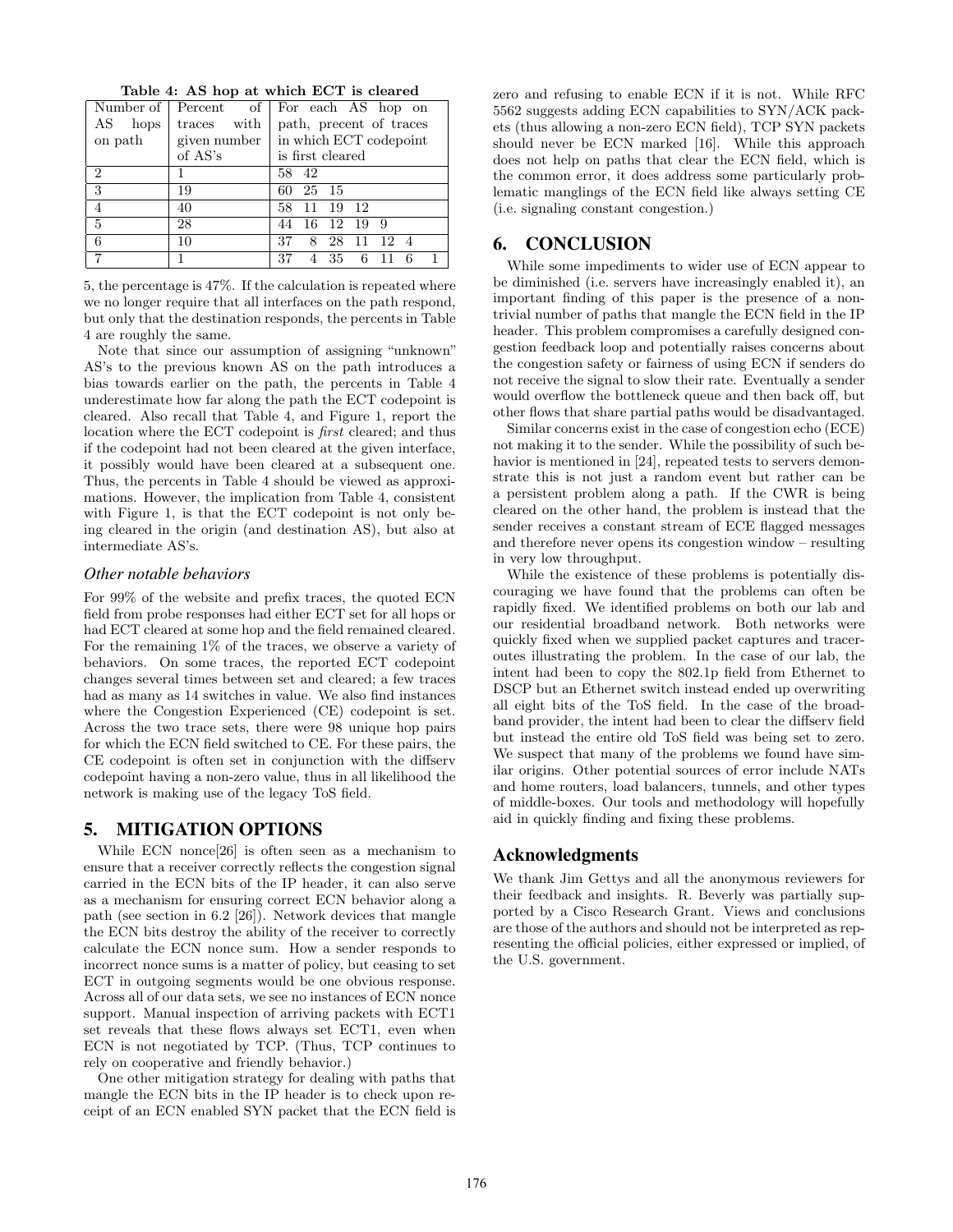### **7. REFERENCES**

- [1] Alexa. Top 1,000,000 sites, 2011. http://www.alexa.com/topsites.
- [2] M. Alizadeh, A. Greenberg, D. A. Maltz, J. Padhye, P. Patel, B. Prabhakar, S. Sengupta, and M. Sridharan. Data center tcp (dctcp). In *Proceedings of ACM SIGCOMM*, 2010.
- [3] B. Augustin, X. Cuvellier, B. Orgogozo, F. Viger, T. Friedman, M. Latapy, C. Magnien, and R. Teixeira. Avoiding traceroute anomalies with paris traceroute. In *Proceedings of the 6th ACM IMC*, 2006.
- [4] S. Bauer, D. Clark, and B. Lehr. The evolution of internet congestion. In *Proceedings of the 37th TPRC*, 2009.
- [5] R. Beverly. A robust classifier for passive tcp/ip fingerprinting. In *Proceedings of the 5th Passive and active network measurement conference*, pages 158–167, 2004.
- [6] B. Briscoe. Tunnelling of Explicit Congestion Notification. RFC 6040 (Proposed Standard), Nov. 2010.
- [7] B. Briscoe, A. Jacquet, C. Di Cairano-Gilfedder, A. Salvatori, A. Soppera, and M. Koyabe. Policing congestion response in an internetwork using re-feedback. In *Proceedings of ACM SIGCOMM*, 2005.
- [8] B. Briscoe and S. Rudkin. Commercial models for ip quality of service interconnect. *BT Technology Journal*, 23:171–195, April 2005.
- [9] B. Cohen. Incentives build robustness in bittorrent, 2003.
- [10] P. Eardley. Metering and Marking Behaviour of PCN-Nodes. RFC 5670 (Proposed Standard), Nov. 2009.
- [11] K. Forster. Universities worldwide, 2011. http://univ.cc/.
- [12] J. Gettys. Bufferbloat, 2011. http://www.bufferbloat.net/.
- [13] B. Huffaker, A. Dhamdhere, M. Fomenkov, and K. Claffy. Toward topology dualism: improving the accuracy of as annotations for routers. In *Proceedings of the 11th Passive and active measurement conference*, 2010.
- [14] D. Katabi, M. Handley, and C. Rohrs. Congestion control for high bandwidth-delay product networks. *SIGCOMM Comput. Commun. Rev.*, 32, August 2002.
- [15] A. Kuzmanovic. The power of explicit congestion notification. In *Proceedings of ACM SIGCOMM*, 2005.
- [16] A. Kuzmanovic, A. Mondal, S. Floyd, and K. Ramakrishnan. Adding Explicit Congestion Notification (ECN) Capability to TCP's SYN/ACK Packets. RFC 5562 (Experimental), June 2009.
- [17] A. Langley. Probing the viability of tcp extensions, 2008. http:
- //www.imperialviolet.org/binary/ecntest.pdf. [18] M. Luckie. Scamper: a scalable and extensible packet prober for active measurement of the internet. In *Proceedings of the 10th ACM IMC*, IMC '10, 2010.
- [19] G. Maier, A. Feldmann, V. Paxson, and M. Allman. On dominant characteristics of residential broadband internet traffic. In *Proceedings of the 9th ACM IMC*, 2009.
- [20] D. Malone and M. Luckie. Analysis of icmp quotations. In *Proceedings of the 8th Passive and active network measurement conference*, 2007.
- [21] A. Medina, M. Allman, and S. Floyd. Measuring interactions between transport protocols and middleboxes. In *Proceedings of the 4th ACM IMC*, 2004.
- [22] A. Medina, M. Allman, and S. Floyd. Measuring the evolution of transport protocols in the internet. *SIGCOMM Comput. Commun. Rev.*, 35, April 2005.
- [23] T. Moncaster, B. Briscoe, and M. Menth. Baseline Encoding and Transport of Pre-Congestion Information. RFC 5696 (Proposed Standard), Nov. 2009.
- [24] K. Ramakrishnan, S. Floyd, and D. Black. The Addition of Explicit Congestion Notification (ECN) to IP. RFC 3168, Sept. 2001.
- [25] N. Spring, L. Peterson, A. Bavier, and V. Pai. Using planetlab for network research: myths, realities, and best practices. *SIGOPS Oper. Syst. Rev.*, 40, January 2006.
- [26] N. Spring, D. Wetherall, and D. Ely. Robust Explicit Congestion Notification (ECN) Signaling with Nonces. RFC 3540, June 2003.
- [27] D. Stutzbach, R. Rejaie, N. Duffield, S. Sen, and W. Willinger. On unbiased sampling for unstructured peer-to-peer networks. *IEEE Trans. Netw.*, 17, April 2009.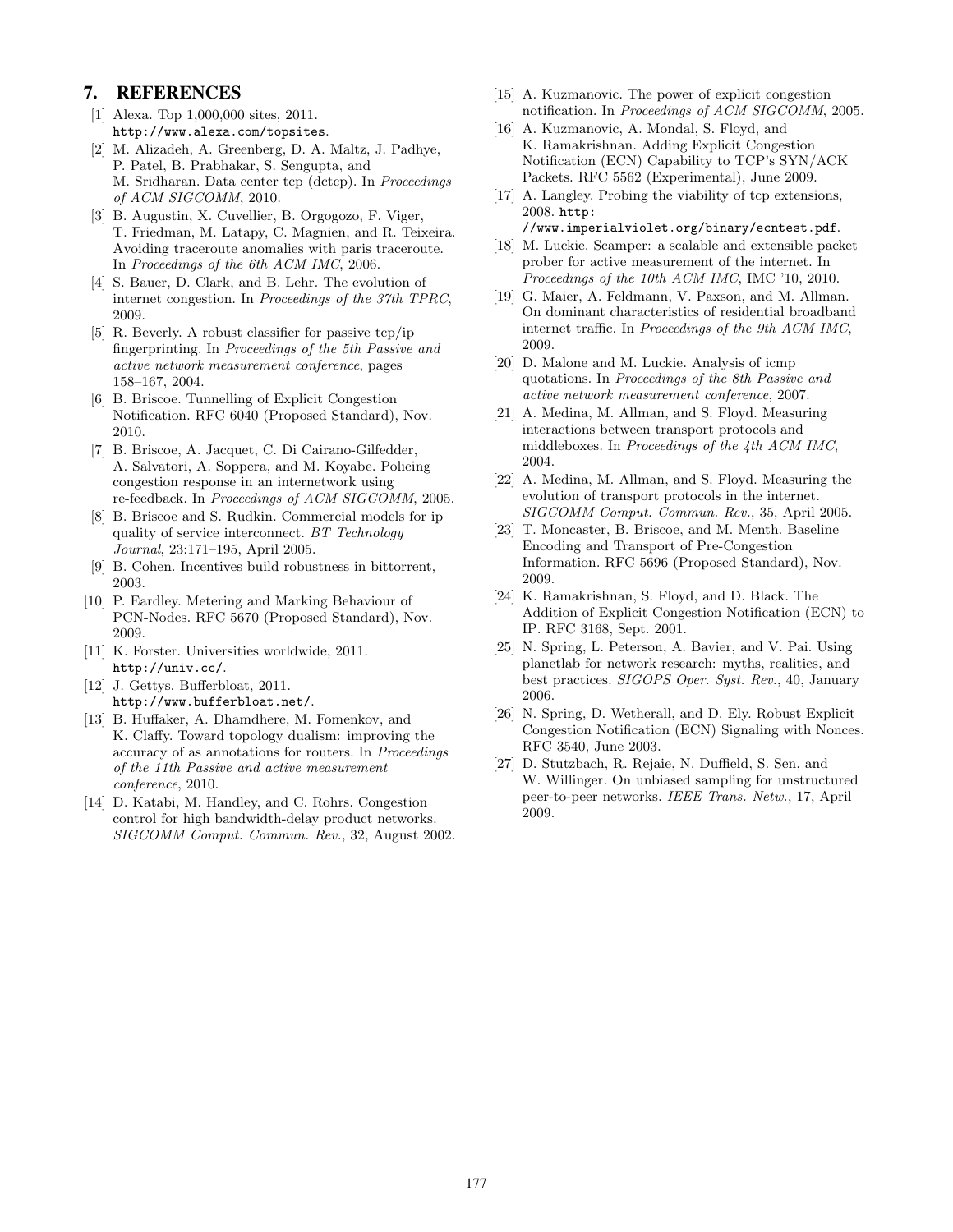## **Summary Review Documentation for**

# **"Measuring the State of ECN Readiness in Servers, Clients, and Routers"**

Authors: S. Bauer, R. Beverly, A. Berger

## **Reviewer #1**

**Strengths:** The results: hard, new datapoints on ECN readiness over much Internet infrastructure (still a good way to go but starting to build) and data on various pathologies that is useful to work out how to best improve ECN readiness (such as knowing that the core is clearing ECT relatively often). A well-executed measurement study in a very readable paper that looks at an impressive number of Internet paths over a variety of sub-populations.

**Weaknesses:** Well, you could say that the paper is small in scope, just giving better datapoints on one TCP/IP mechanism, and unimportant, given that the mechanism is not much used in practice. But I think this would be a bit unfair.

**Comments to Authors:** These comments are intended to help you improve your paper further. (1) What I liked most was your division of Internet devices into different sub-populations and the exploration of "what went wrong". Both help to move us beyond a simple but unhelpful statistic ("we find that the Internet is 15% ECN ready"). Where you could go further is with ways to improve the status quo based on your findings. Are there simple tests that TCP/IP implementations should perform to avoid being adversely affected by the pathologies (detect and turn off?) or do they not matter much? Note that the ECN nonce can potentially help here by serving as a robust testing mechanism for correct implementations along a path -- if used properly it will detect middleboxes interfering with the ECN bits as well as "cheating hosts". (2) Also, the material in looking for the location of problems along the path did feel rather speculative, since you cannot come to firm conclusions, but I appreciated it nonetheless.

## **Reviewer #2**

**Strengths:** Repetition of old results with new outcomes. ECN deployment is still underway, but there are new challenges. Comprehensive testing for a short paper.

#### **Weaknesses:** None.

**Comments to Authors:** Nice short paper. Good coverage of a moderately interesting topic. Most of the interest is in the fact that there is a positive trend, but it's disheartening to see how slow the positive trend is.

The information in S4.2 would have been much more interesting if divided by AS instead of by hop-count. Once the network is blocking ECN, IMHO it's more important who is doing it rather than where.

It would have been useful to correlate the BitTorrent implementations types (by bittorrent id) or the Gnutella implemenations (by user-agent) to the ECN-capable nodes to better understand which types of nodes are ECN-capable.

## **Reviewer #3**

**Strengths:** Fairly broad study of ECN. Results are interesting. Good positioning of results and contribution into the historical context.

**Weaknesses:** Methodology is confusing; esp description in 2 and the state machine in Figure 1 seem to not match later text. While results are interesting, their significance can be improved, for example, by listing out the top fewcauses of ECN misbehavior today.

**Comments to Authors:** Writing is mostly good, though another pass would help. Results are interesting. A more precise breakdown of the types of idiosyncracies that are happening, their potential causes, and fixes would be very useful. In the sense that, they would prescribe how ECN can be better supported. (The examples at the of Sections 4 and 5 are steps along the right path.)

State machine in Figure 1 is cryptic. What you really mean to do, is to use iptables rules to mimic a congestion event along the path as a router would have otherwise done (mark CE on packets). However some of the transitions are based on packets coming in from different directions; ECE would come from the local client, CWR would come from the remote host. Also, I can't tell what the left path of the tree is doing.

OSes have ECN support but don't turn it on by default, i.e., if the other end does not request ECN they wouldn't use it. Is this accurate? Can you quantify how many clients/ OSes are like this?

There seems to also be a fair bit of re-use of the ToS field, some of which doesn't seem to interact correctly with ECN. It would help to be more concrete about these anomalies.

In 3.4, wouldn't using TCP @port 80 get you better pass through rates from proxies?

From Table 1, it isn't clear that mobile servers are doing any better on ECN.Neither are the more popular servers or university clients. Is there bias in the experiments, with the measuring host, or the first few links on the path to the measurement host(s) dominating the results here?

In 4, Is 'hop' an IP hop, as visible from ICMP? That would be vulnerable to not seeing mpls segments or other circuits.

The ambiguity, when ECT is cleared, whether it is cleared on the outgoing part of the previous hop or the incoming part on the next hop doesn't seem to be worth chasing down. Localizing it to that pair would be helpful in itself. You might even get away by looking at multiple pairs that share an endpoint to get a better handle on which of those two end points may be clearing that bits.